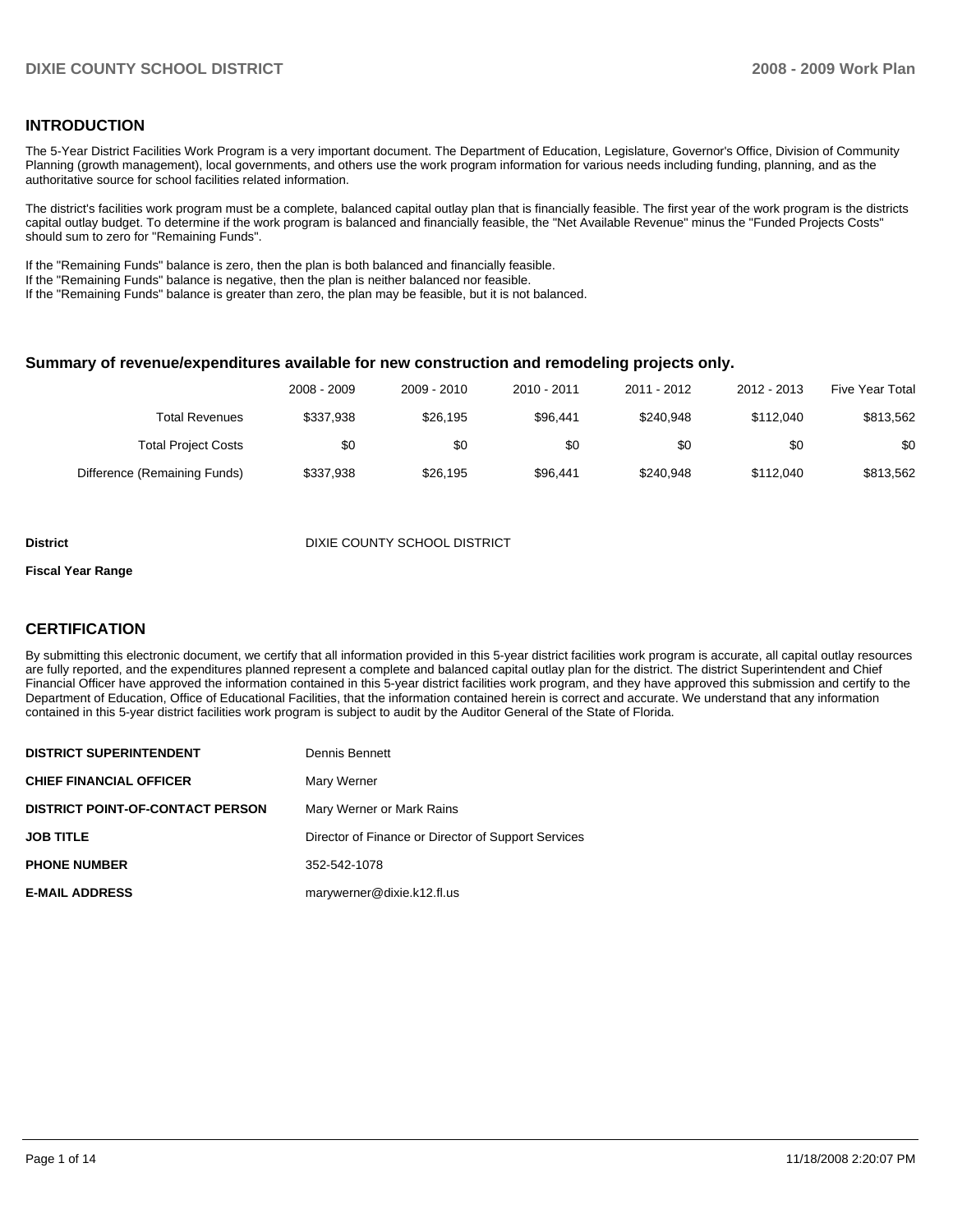# **Expenditures**

#### **Expenditure for Maintenance, Repair and Renovation from 2-Mills and PECO**

Annually, prior to the adoption of the district school budget, each school board must prepare a tentative district facilities work program that includes a schedule of major repair and renovation projects necessary to maintain the educational and ancillary facilities of the district.

|                                  | Item                                                                                                                                                      | 2008 - 2009<br><b>Actual Budget</b> | $2009 - 2010$<br>Projected | 2010 - 2011<br>Projected | 2011 - 2012<br>Projected | 2012 - 2013<br>Projected | <b>Total</b> |  |  |
|----------------------------------|-----------------------------------------------------------------------------------------------------------------------------------------------------------|-------------------------------------|----------------------------|--------------------------|--------------------------|--------------------------|--------------|--|--|
| <b>HVAC</b>                      |                                                                                                                                                           | \$0                                 | \$0                        | \$0                      | \$0                      | \$0                      | \$0          |  |  |
|                                  | Locations: No Locations for this expenditure.                                                                                                             |                                     |                            |                          |                          |                          |              |  |  |
| Flooring                         |                                                                                                                                                           | \$0                                 | \$0                        | \$0                      | \$0                      | \$0                      | \$0          |  |  |
|                                  | Locations: No Locations for this expenditure.                                                                                                             |                                     |                            |                          |                          |                          |              |  |  |
| Roofing                          |                                                                                                                                                           | \$0                                 | \$0                        | \$0                      | \$0                      | \$0                      | \$0          |  |  |
|                                  | Locations: No Locations for this expenditure.                                                                                                             |                                     |                            |                          |                          |                          |              |  |  |
| Safety to Life                   |                                                                                                                                                           | \$0                                 | \$0                        | \$0                      | \$0                      | \$0                      | \$0          |  |  |
|                                  | Locations: No Locations for this expenditure.                                                                                                             |                                     |                            |                          |                          |                          |              |  |  |
| Fencing                          |                                                                                                                                                           | \$0                                 | \$0                        | \$0                      | \$0                      | \$0                      | \$0          |  |  |
|                                  | Locations: No Locations for this expenditure.                                                                                                             |                                     |                            |                          |                          |                          |              |  |  |
| Parking                          |                                                                                                                                                           | \$0                                 | \$0                        | \$0                      | \$0                      | \$0                      | \$0          |  |  |
|                                  | Locations: No Locations for this expenditure.                                                                                                             |                                     |                            |                          |                          |                          |              |  |  |
| Electrical                       |                                                                                                                                                           | \$0                                 | \$0                        | \$0                      | \$0                      | \$0                      | \$0          |  |  |
|                                  | Locations: No Locations for this expenditure.                                                                                                             |                                     |                            |                          |                          |                          |              |  |  |
| Fire Alarm                       |                                                                                                                                                           | \$0                                 | \$0                        | \$0                      | \$0                      | \$0                      | \$0          |  |  |
|                                  | Locations: No Locations for this expenditure.                                                                                                             |                                     |                            |                          |                          |                          |              |  |  |
| Telephone/Intercom System        |                                                                                                                                                           | \$0                                 | \$0                        | \$0                      | \$0                      | \$0                      | \$0          |  |  |
|                                  | Locations: No Locations for this expenditure.                                                                                                             |                                     |                            |                          |                          |                          |              |  |  |
| <b>Closed Circuit Television</b> |                                                                                                                                                           | \$0                                 | \$0                        | \$0                      | \$0                      | \$0                      | \$0          |  |  |
|                                  | Locations: No Locations for this expenditure.                                                                                                             |                                     |                            |                          |                          |                          |              |  |  |
| Paint                            |                                                                                                                                                           | \$0                                 | \$0                        | \$0                      | \$0                      | \$0                      | \$0          |  |  |
|                                  | Locations: No Locations for this expenditure.                                                                                                             |                                     |                            |                          |                          |                          |              |  |  |
| Maintenance/Repair               |                                                                                                                                                           | \$408,660                           | \$438,758                  | \$499,626                | \$486,609                | \$485,814                | \$2,319,467  |  |  |
| Locations:                       | DIXIE COUNTY ADMINISTRATION, DIXIE COUNTY SENIOR HIGH, JAMES M ANDERSON ELEMENTARY, OLD TOWN Education<br>Complex, OLD TOWN ELEMENTARY, RUTH RAINS MIDDLE |                                     |                            |                          |                          |                          |              |  |  |
|                                  | <b>Sub Total:</b><br>\$408,660<br>\$438,758<br>\$499,626<br>\$486,609<br>\$485,814<br>\$2,319,467                                                         |                                     |                            |                          |                          |                          |              |  |  |

| IPECO Maintenance Expenditures | \$149.796 | \$179,894 | \$240,762 | \$227.745 | \$226.950 | \$1.025.147 |
|--------------------------------|-----------|-----------|-----------|-----------|-----------|-------------|
| Two Mill Sub Total:            | \$258,864 | \$258,864 | \$258,864 | \$258,864 | \$258,864 | \$1,294,320 |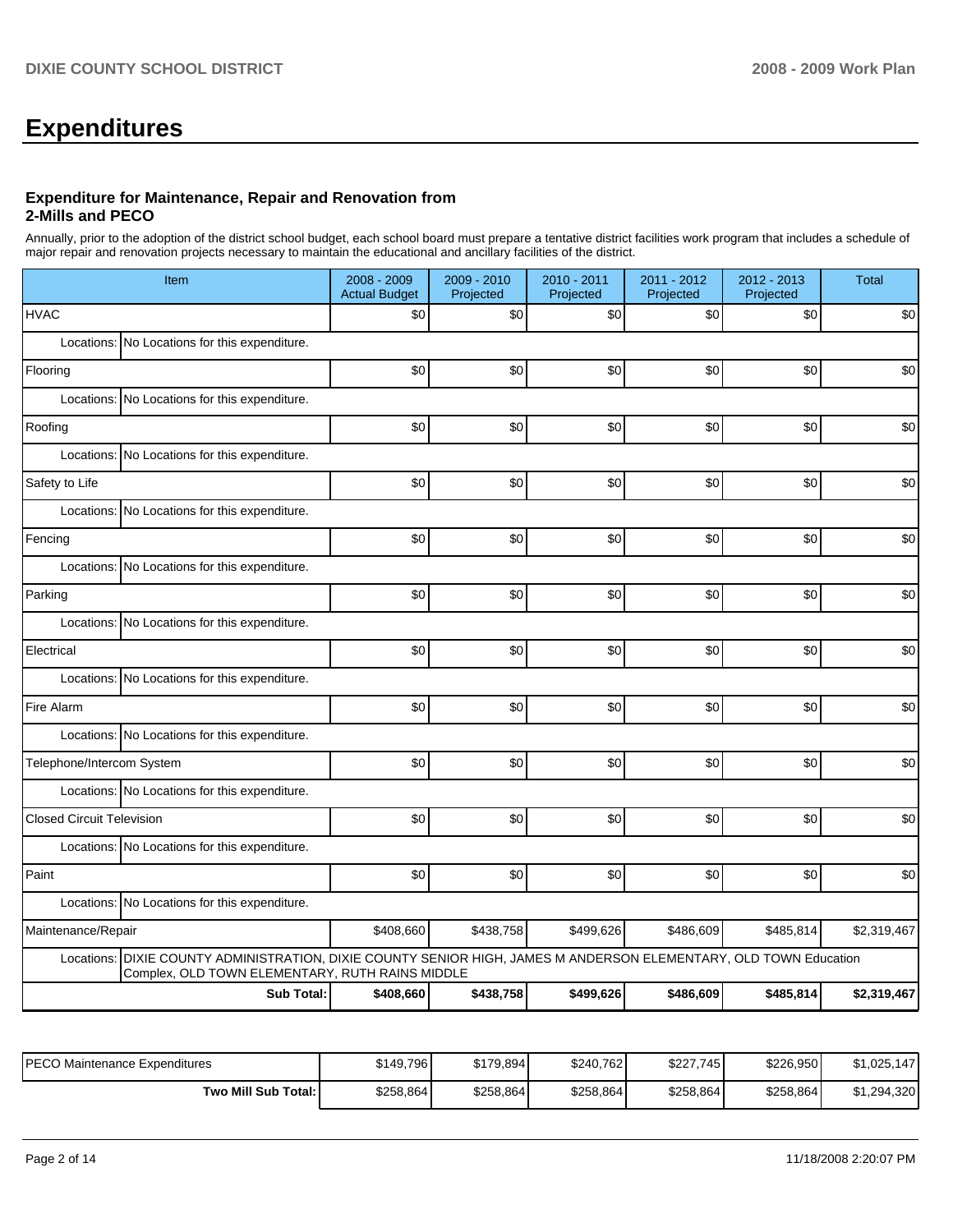No items have been specified.

| Total: | \$408,660 | \$438,758 | \$499.626 | \$486,609 | \$485,814] | .9.467<br><b>¢220</b><br>J∠,J |
|--------|-----------|-----------|-----------|-----------|------------|-------------------------------|

## **Local Two Mill Expenditure For Maintenance, Repair and Renovation**

Anticipated expenditures expected from local funding sources over the years covered by the current work plan.

| Item                                    | $2008 - 2009$<br><b>Actual Budget</b> | $2009 - 2010$<br>Projected | $2010 - 2011$<br>Projected | $2011 - 2012$<br>Projected | $2012 - 2013$<br>Projected | Total       |
|-----------------------------------------|---------------------------------------|----------------------------|----------------------------|----------------------------|----------------------------|-------------|
| Remaining Maint and Repair from 2 Mills | \$258,864                             | \$258,864                  | \$258,864                  | \$258,864                  | \$258,864                  | \$1,294,320 |
| Maintenance/Repair Salaries             | \$0                                   | \$0                        | \$0                        | \$0                        | \$0                        | \$0         |
| School Bus Purchases                    | \$250,000                             | \$250,000                  | \$250,000                  | \$250,000                  | \$250,000                  | \$1,250,000 |
| Other Vehicle Purchases                 | \$0                                   | \$0                        | \$0                        | \$0                        | \$0                        | \$0         |
| Capital Outlay Equipment                | \$540,000                             | \$540,000                  | \$540,000                  | \$540,000                  | \$540,000                  | \$2,700,000 |
| <b>Rent/Lease Payments</b>              | \$40,000                              | \$40,000                   | \$40,000                   | \$40,000                   | \$40,000                   | \$200,000   |
| <b>COP Debt Service</b>                 | \$0                                   | \$0                        | \$0                        | \$0                        | \$0                        | \$0         |
| Rent/Lease Relocatables                 | \$0                                   | \$0                        | \$0                        | \$0                        | \$0                        | \$0         |
| <b>Environmental Problems</b>           | \$0                                   | \$0                        | \$0                        | \$0                        | \$0                        | \$0         |
| ls.1011.14 Debt Service                 | \$0                                   | \$0                        | \$0                        | \$0                        | \$0                        | \$0         |
| Special Facilities Account              | \$0                                   | \$0                        | \$0                        | \$0                        | \$0                        | \$0         |
| <b>Local Expenditure Totals:</b>        | \$1,088,864                           | \$1,088,864                | \$1,088,864                | \$1,088,864                | \$1,088,864                | \$5,444,320 |

## **Revenue**

## **2 Mill Revenue Source**

Schedule of Estimated Capital Outlay Revenue from each currently approved source which is estimated to be available for expenditures on the projects included in the tentative district facilities work program. All amounts are NET after considering carryover balances, interest earned, new COP's, 1011.14 and 1011.15 loans, etc. Districts cannot use 2-Mill funds for salaries except for those explicitly associated with maintenance/repair projects. (1011.71 (5), F.S.)

| Item                                                                              | Fund | $2008 - 2009$<br><b>Actual Value</b> | $2009 - 2010$<br>Projected | $2010 - 2011$<br>Projected | 2011 - 2012<br>Projected | 2012 - 2013<br>Projected | Total           |
|-----------------------------------------------------------------------------------|------|--------------------------------------|----------------------------|----------------------------|--------------------------|--------------------------|-----------------|
| (1) Non-exempt property<br>lassessed valuation                                    |      | \$654,955,904                        | \$654,955,904              | \$654,955,904              | \$654,955,904            | \$654,955,904            | \$3,274,779,520 |
| $(2)$ The Millege projected for<br>discretionary capital outlay per<br>ls.1011.71 |      | 1.75                                 | 1.75                       | 1.75                       | 1.75                     | 1.75                     |                 |
| $(3)$ Full value of the 2-Mill<br>discretionary capital outlay per<br>ls.1011.71  |      | \$1,088,864                          | \$1,088,864                | \$1,088,864                | \$1,088,864              | \$1,088,864              | \$5,444,320     |
| (4) Value of the portion of the 2-<br>Mills ACTUALLY levied                       | 370  | \$1,088,864                          | \$1,088,864                | \$1,088,864                | \$1,088,864              | \$1,088,864              | \$5,444,320     |
| $(5)$ Difference of lines $(3)$ and $(4)$                                         |      | \$0                                  | \$0                        | \$0                        | \$0                      | \$0                      | \$0             |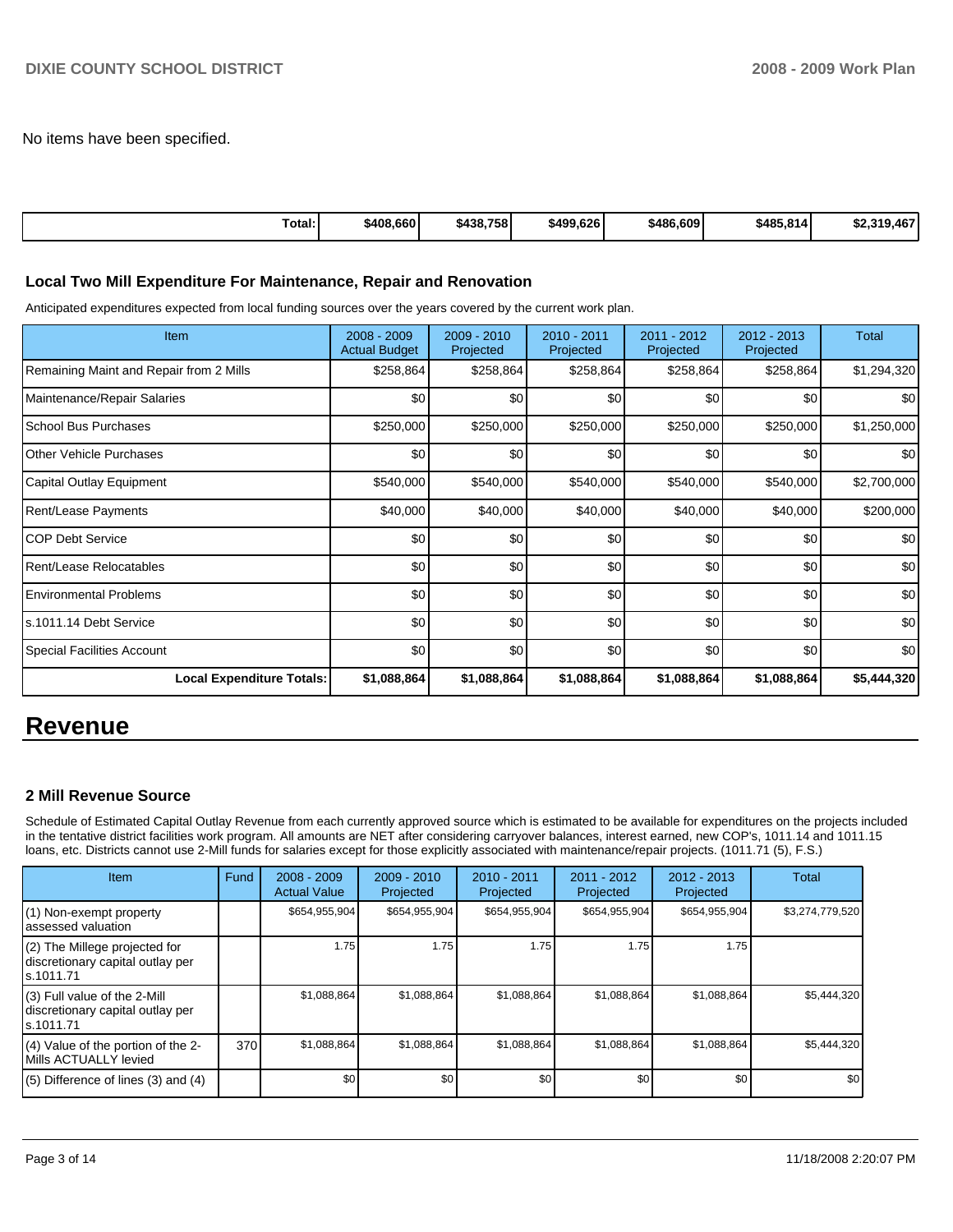## **PECO Revenue Source**

The figure in the row designated "PECO Maintenance" will be subtracted from funds available for new construction because PECO maintenance dollars cannot be used for new construction.

| Item                          | Fund  | $2008 - 2009$<br><b>Actual Budget</b> | $2009 - 2010$<br>Projected | $2010 - 2011$<br>Projected | 2011 - 2012<br>Projected | $2012 - 2013$<br>Projected | Total       |
|-------------------------------|-------|---------------------------------------|----------------------------|----------------------------|--------------------------|----------------------------|-------------|
| IPECO New Construction        | 340 l | \$311,743                             | \$0                        | \$70.246                   | \$214.753                | \$85,845                   | \$682,587   |
| PECO Maintenance Expenditures |       | \$149.796                             | \$179.894                  | \$240.762                  | \$227.745                | \$226,950                  | \$1,025,147 |
|                               |       | \$461,539                             | \$179,894                  | \$311,008                  | \$442,498                | \$312,795                  | \$1,707,734 |

#### **CO & DS Revenue Source**

Revenue from Capital Outlay and Debt Service funds.

| Item                                               | Fund | $2008 - 2009$<br><b>Actual Budget</b> | $2009 - 2010$<br>Projected | $2010 - 2011$<br>Projected | $2011 - 2012$<br>Projected | $2012 - 2013$<br>Projected | Total     |
|----------------------------------------------------|------|---------------------------------------|----------------------------|----------------------------|----------------------------|----------------------------|-----------|
| ICO & DS Cash Flow-through<br><b>I</b> Distributed | 360  | \$24,129                              | \$24,129                   | \$24.129                   | \$24.129                   | \$24,129                   | \$120,645 |
| ICO & DS Interest on<br>Undistributed CO           | 360  | \$2,066                               | \$2,066                    | \$2,066                    | \$2,066                    | \$2,066                    | \$10,330  |
|                                                    |      | \$26,195                              | \$26.195                   | \$26.195                   | \$26.195                   | \$26,195                   | \$130,975 |

#### **Fair Share Revenue Source**

All legally binding commitments for proportionate fair-share mitigation for impacts on public school facilities must be included in the 5-year district work program.

Nothing reported for this section.

#### **Sales Surtax Referendum**

Specific information about any referendum for a 1-cent or ½-cent surtax referendum during the previous year.

Did the school district hold a surtax referendum during the past fiscal year 2007 - 2008? No

## **Additional Revenue Source**

Any additional revenue sources

| <b>Item</b>                                                                                             | $2008 - 2009$<br><b>Actual Value</b> | $2009 - 2010$<br>Projected | $2010 - 2011$<br>Projected | $2011 - 2012$<br>Projected | $2012 - 2013$<br>Projected | Total |
|---------------------------------------------------------------------------------------------------------|--------------------------------------|----------------------------|----------------------------|----------------------------|----------------------------|-------|
| IProceeds from a s.1011.14/15 F.S. Loans I                                                              | \$0 <sub>1</sub>                     | \$0                        | \$0                        | \$0                        | \$0                        | \$0   |
| District Bonds - Voted local bond<br>referendum proceeds per s.9, Art VII<br><b>IState Constitution</b> | \$0 <sub>1</sub>                     | \$0                        | \$0                        | \$0 <sub>1</sub>           | \$0                        | \$0   |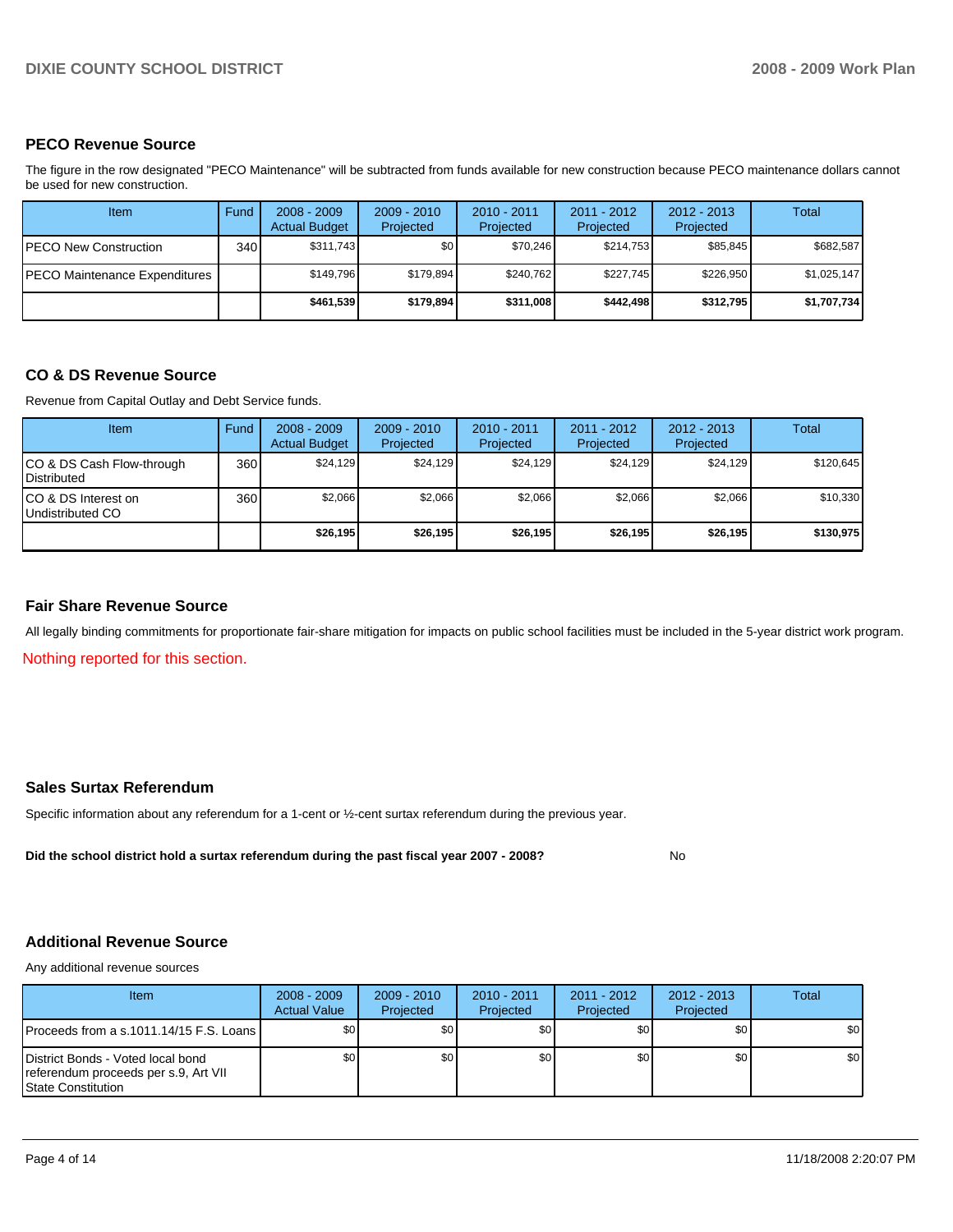| Proceeds from Special Act Bonds                                                     | \$0 | \$0 | \$0 | \$0 | \$0 | \$0 |
|-------------------------------------------------------------------------------------|-----|-----|-----|-----|-----|-----|
| Estimated Revenue from CO & DS Bond<br>Sale                                         | \$0 | \$0 | \$0 | \$0 | \$0 | \$0 |
| Proceeds from Voted Capital<br>Improvements millage                                 | \$0 | \$0 | \$0 | \$0 | \$0 | \$0 |
| Other Revenue for Other Capital Projects                                            | \$0 | \$0 | \$0 | \$0 | \$0 | \$0 |
| Proceeds from 1/2 cent sales surtax<br>authorized by school board                   | \$0 | \$0 | \$0 | \$0 | \$0 | \$0 |
| Proceeds from local governmental<br>infrastructure sales surtax                     | \$0 | \$0 | \$0 | \$0 | \$0 | \$0 |
| Proceeds from Certificates of<br>Participation (COP's) Sale                         | \$0 | \$0 | \$0 | \$0 | \$0 | \$0 |
| Classrooms First Bond proceeds amount<br>authorized in FY 1997-98                   | \$0 | \$0 | \$0 | \$0 | \$0 | \$0 |
| <b>Classrooms for Kids</b>                                                          | \$0 | \$0 | \$0 | \$0 | \$0 | \$0 |
| <b>District Equity Recognition</b>                                                  | \$0 | \$0 | \$0 | \$0 | \$0 | \$0 |
| <b>Federal Grants</b>                                                               | \$0 | \$0 | \$0 | \$0 | \$0 | \$0 |
| Proportionate share mitigation (actual<br>cash revenue only, not in kind donations) | \$0 | \$0 | \$0 | \$0 | \$0 | \$0 |
| Impact fees received                                                                | \$0 | \$0 | \$0 | \$0 | \$0 | \$0 |
| Private donations                                                                   | \$0 | \$0 | \$0 | \$0 | \$0 | \$0 |
| Grants from local governments or not-for-<br>profit organizations                   | \$0 | \$0 | \$0 | \$0 | \$0 | \$0 |
| Interest, Including Profit On Investment                                            | \$0 | \$0 | \$0 | \$0 | \$0 | \$0 |
| Revenue from Bonds pledging proceeds<br>from 1 cent or 1/2 cent Sales Surtax        | \$0 | \$0 | \$0 | \$0 | \$0 | \$0 |
| <b>Fund Balance Carried Forward</b>                                                 | \$0 | \$0 | \$0 | \$0 | \$0 | \$0 |
| Obligated Fund Balance Carried Forward                                              | \$0 | \$0 | \$0 | \$0 | \$0 | \$0 |
| <b>Special Facilities Account</b>                                                   | \$0 | \$0 | \$0 | \$0 | \$0 | \$0 |
| One Cent - 1/2 Cent Sales Surtax Debt<br>Service                                    | \$0 | \$0 | \$0 | \$0 | \$0 | \$0 |
| <b>Subtotal</b>                                                                     | \$0 | \$0 | \$0 | \$0 | \$0 | \$0 |

## **Total Revenue Summary**

| <b>Item Name</b>                                        | $2008 - 2009$<br><b>Budget</b> | $2009 - 2010$<br>Projected | $2010 - 2011$<br>Projected | 2011 - 2012<br>Projected | $2012 - 2013$<br>Projected | <b>Five Year Total</b> |
|---------------------------------------------------------|--------------------------------|----------------------------|----------------------------|--------------------------|----------------------------|------------------------|
| Local Two Mill Discretionary Capital<br>Outlay Revenue  | \$1,088,864                    | \$1,088,864                | \$1,088,864                | \$1,088,864              | \$1,088,864                | \$5,444,320            |
| IPECO and 2 Mill Maint and Other 2 Mill<br>Expenditures | (\$1,088,864)                  | (\$1,088,864)              | (\$1,088,864)              | (\$1,088,864)            | (\$1,088,864)              | $(\$5,444,320)$        |
| <b>IPECO Maintenance Revenue</b>                        | \$149.796                      | \$179,894                  | \$240.762                  | \$227.745                | \$226.950                  | \$1,025,147            |
| <b>Available 2 Mill for New Construction</b>            | \$0                            | \$0                        | \$0                        | \$0                      | \$0                        | \$0                    |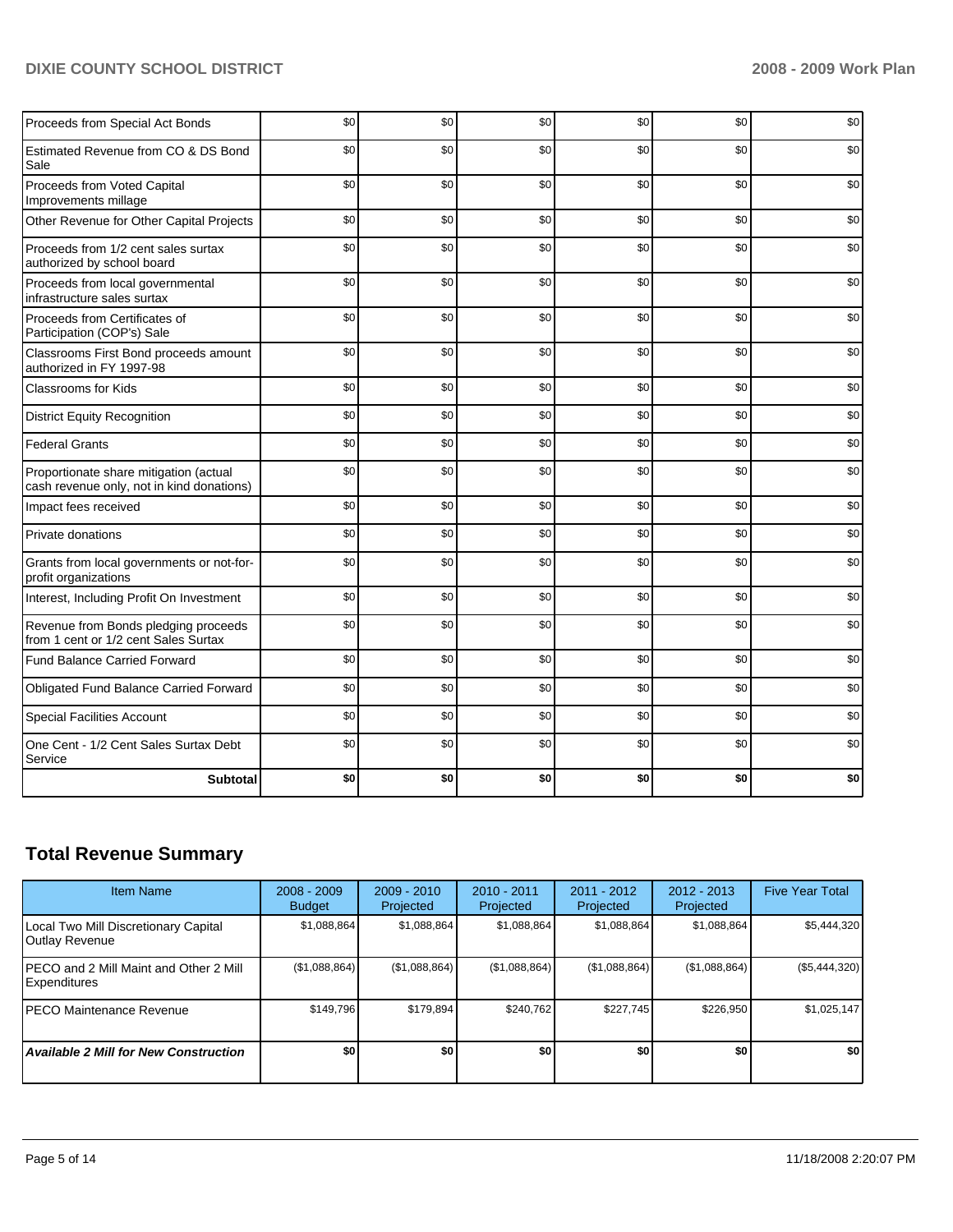## **DIXIE COUNTY SCHOOL DISTRICT 2008 - 2009 Work Plan**

| <b>Item Name</b>                     | $2008 - 2009$<br><b>Budget</b> | $2009 - 2010$<br>Projected | $2010 - 2011$<br>Projected | $2011 - 2012$<br>Projected | $2012 - 2013$<br>Projected | <b>Five Year Total</b> |
|--------------------------------------|--------------------------------|----------------------------|----------------------------|----------------------------|----------------------------|------------------------|
| CO & DS Revenue                      | \$26,195                       | \$26,195                   | \$26,195                   | \$26,195                   | \$26,195                   | \$130,975              |
| <b>PECO New Construction Revenue</b> | \$311,743                      | \$0                        | \$70,246                   | \$214,753                  | \$85,845                   | \$682,587              |
| Other/Additional Revenue             | \$0                            | \$0                        | \$0                        | \$0                        | \$0                        | \$0                    |
| <b>Total Additional Revenuel</b>     | \$337,938                      | \$26,195                   | \$96,441                   | \$240,948                  | \$112,040                  | \$813,562              |
| <b>Total Available Revenue</b>       | \$337,938                      | \$26,195                   | \$96,441                   | \$240,948                  | \$112,040                  | \$813,562              |

# **Project Schedules**

## **Capacity Project Schedules**

A schedule of capital outlay projects necessary to ensure the availability of satisfactory classrooms for the projected student enrollment in K-12 programs. Nothing reported for this section.

> **Planned Cost: Student Stations: Total Classrooms: Gross Sq Ft:**

## **Other Project Schedules**

Major renovations, remodeling, and additions of capital outlay projects that do not add capacity to schools.

Nothing reported for this section.

#### **Additional Project Schedules**

Any projects that are not identified in the last approved educational plant survey.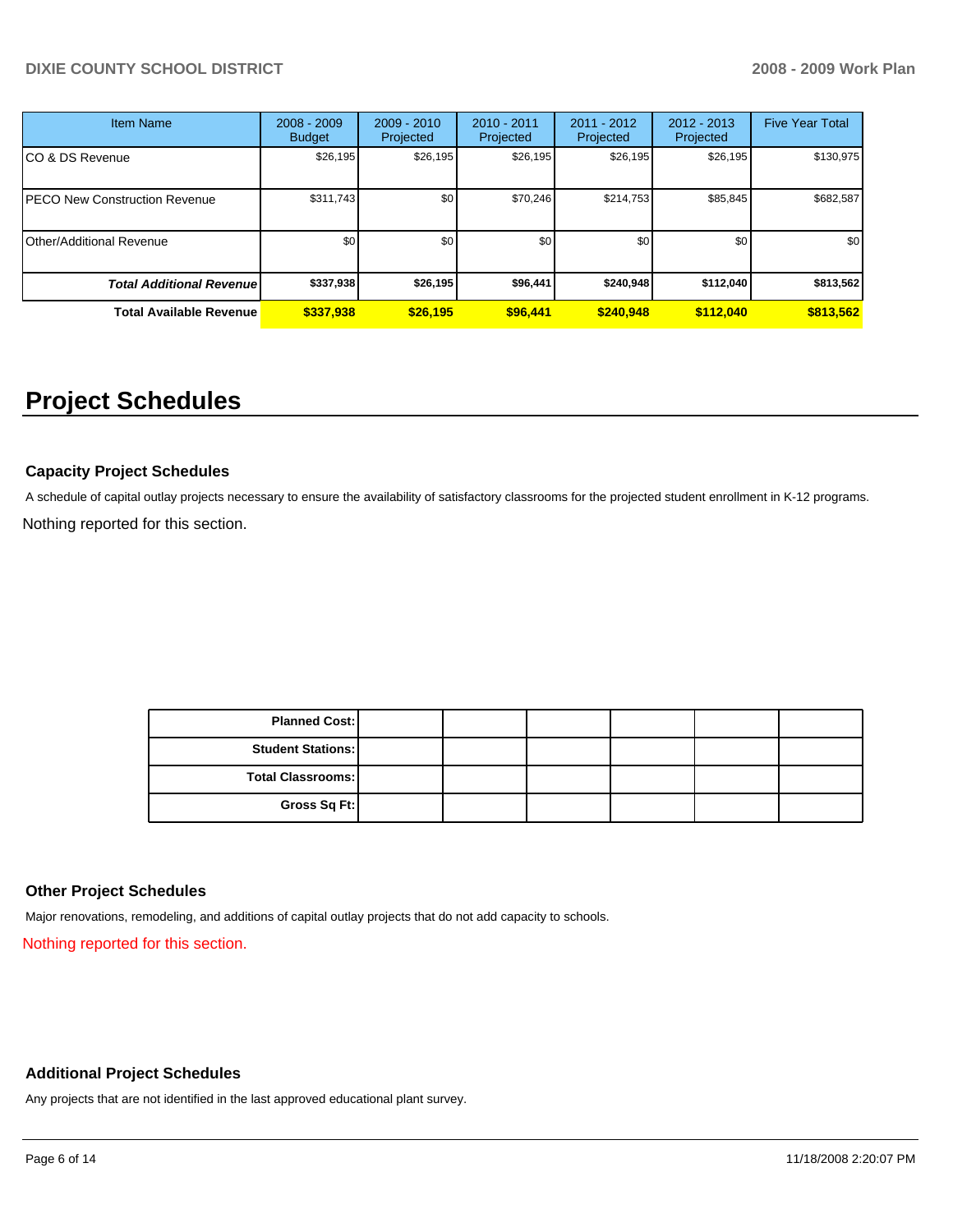| <b>Project Description</b>           | Location                  | <b>Num</b> | 2008 - 2009<br>Classroom Actual Budget | 2009 - 2010<br>Projected | 2010 - 2011<br>Projected | $2011 - 2012$<br>Projected | $2012 - 2013$<br>Projected | <b>Total</b> | Funded  |
|--------------------------------------|---------------------------|------------|----------------------------------------|--------------------------|--------------------------|----------------------------|----------------------------|--------------|---------|
| Project description not<br>specified | Location not<br>specified |            | \$0                                    | \$0                      | \$0                      | \$0 <sub>1</sub>           | \$0                        |              | $$0$ No |
|                                      |                           |            | \$0                                    | \$0                      | \$0                      | \$0                        | \$0                        | \$0          |         |

## **Non Funded Growth Management Project Schedules**

Schedule indicating which projects, due to planned development, that CANNOT be funded from current revenues projected over the next five years.

Nothing reported for this section.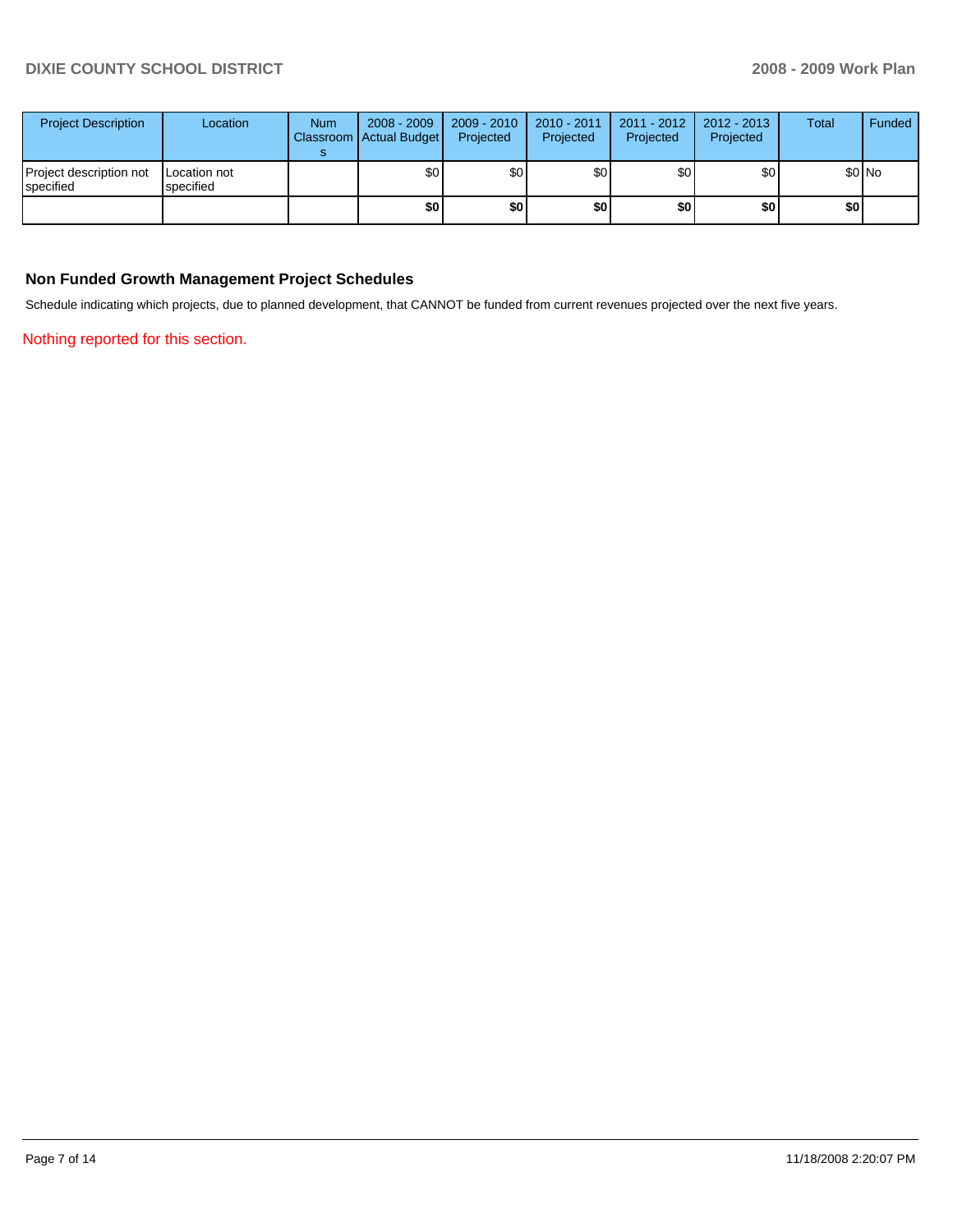## **Tracking**

## **Capacity Tracking**

| Location                                | $2008 -$<br>2009 Satis.<br>Stu. Sta. | Actual<br>$2008 -$<br><b>2009 FISH</b><br>Capacity | Actual<br>$2007 -$<br>2008<br><b>COFTE</b> | # Class<br><b>Rooms</b> | Actual<br>Average<br>$2008 -$<br>2009 Class<br><b>Size</b> | Actual<br>$2008 -$<br>2009<br><b>Utilization</b> | <b>New</b><br>Stu.<br>Capacity | <b>New</b><br>Rooms to<br>be<br>Added/Re<br>moved | Projected<br>$2012 -$<br>2013<br><b>COFTE</b> | Projected<br>$2012 -$<br>2013<br><b>Utilization</b> | Projected<br>$2012 -$<br>2013 Class<br><b>Size</b> |
|-----------------------------------------|--------------------------------------|----------------------------------------------------|--------------------------------------------|-------------------------|------------------------------------------------------------|--------------------------------------------------|--------------------------------|---------------------------------------------------|-----------------------------------------------|-----------------------------------------------------|----------------------------------------------------|
| <b>IDIXIE COUNTY SENIOR</b><br> HIGH    | 864                                  | 691                                                | 587                                        | 38                      | 15                                                         | 85.00 %                                          |                                | 0                                                 | 453                                           | 66.00 %                                             | 12                                                 |
| <b>IOLD TOWN Education</b><br>Complex   | 25                                   | 25                                                 | 12                                         |                         | 12                                                         | 49.00 %                                          |                                | $\Omega$                                          | $\Omega$                                      | 0.00%                                               | $\mathbf 0$                                        |
| <b>IJAMES M ANDERSON</b><br>IELEMENTARY | 818                                  | 818                                                | 554                                        | 43                      | 13                                                         | 68.00 %                                          |                                | $\Omega$                                          | 419                                           | 51.00 %                                             | 10                                                 |
| IRUTH RAINS MIDDLE                      | 642                                  | 578                                                | 403                                        | 29                      | 14                                                         | 70.00 %                                          | 88                             |                                                   | 757                                           | 114.00 %                                            | 23                                                 |
| IOLD TOWN<br>IELEMENTARY                | 662                                  | 662                                                | 523                                        | 35                      | 15                                                         | 79.00 %                                          |                                | $\Omega$                                          | 400                                           | 60.00 %                                             | 11                                                 |
|                                         | 3,011                                | 2,774                                              | 2,080                                      | 146                     | 14 <sup>1</sup>                                            | 74.98%                                           | 88                             |                                                   | 2,029                                         | 70.89 %                                             | 14                                                 |

The COFTE Projected Total (2,029) for 2012 - 2013 must match the Official Forecasted COFTE Total (2,030 ) for 2012 - 2013 before this section can be completed. In the event that the COFTE Projected Total does not match the Official forecasted COFTE, then the Balanced Projected COFTE Table should be used to balance COFTE.

| Projected COFTE for 2012 - 2013 |       |        | Grad |
|---------------------------------|-------|--------|------|
| Elementary (PK-3)               | 819   |        |      |
| Middle (4-8)                    | 757   | Elemen |      |
| High (9-12)                     | 453   | Middle |      |
|                                 | 2,030 |        |      |
|                                 |       | High   | (9   |

| <b>Grade Level Type</b> | <b>Balanced Projected</b><br>COFTE for 2012 - 2013 |
|-------------------------|----------------------------------------------------|
| Elementary (PK-3)       |                                                    |
| Middle $(4-8)$          |                                                    |
| High (9-12)             |                                                    |
|                         | 2,029                                              |

## **Relocatable Replacement**

Number of relocatable classrooms clearly identified and scheduled for replacement in the school board adopted financially feasible 5-year district work program.

| Location                          | 2009<br>2008 | $-2010$<br>2009 | 2010 - 2011 | i - 2012<br>2011 | 2012 - 2013 | Year 5 Total |
|-----------------------------------|--------------|-----------------|-------------|------------------|-------------|--------------|
| Total Relocatable Replacements: I |              |                 | 0           |                  |             |              |

## **Charter Schools Tracking**

Information regarding the use of charter schools.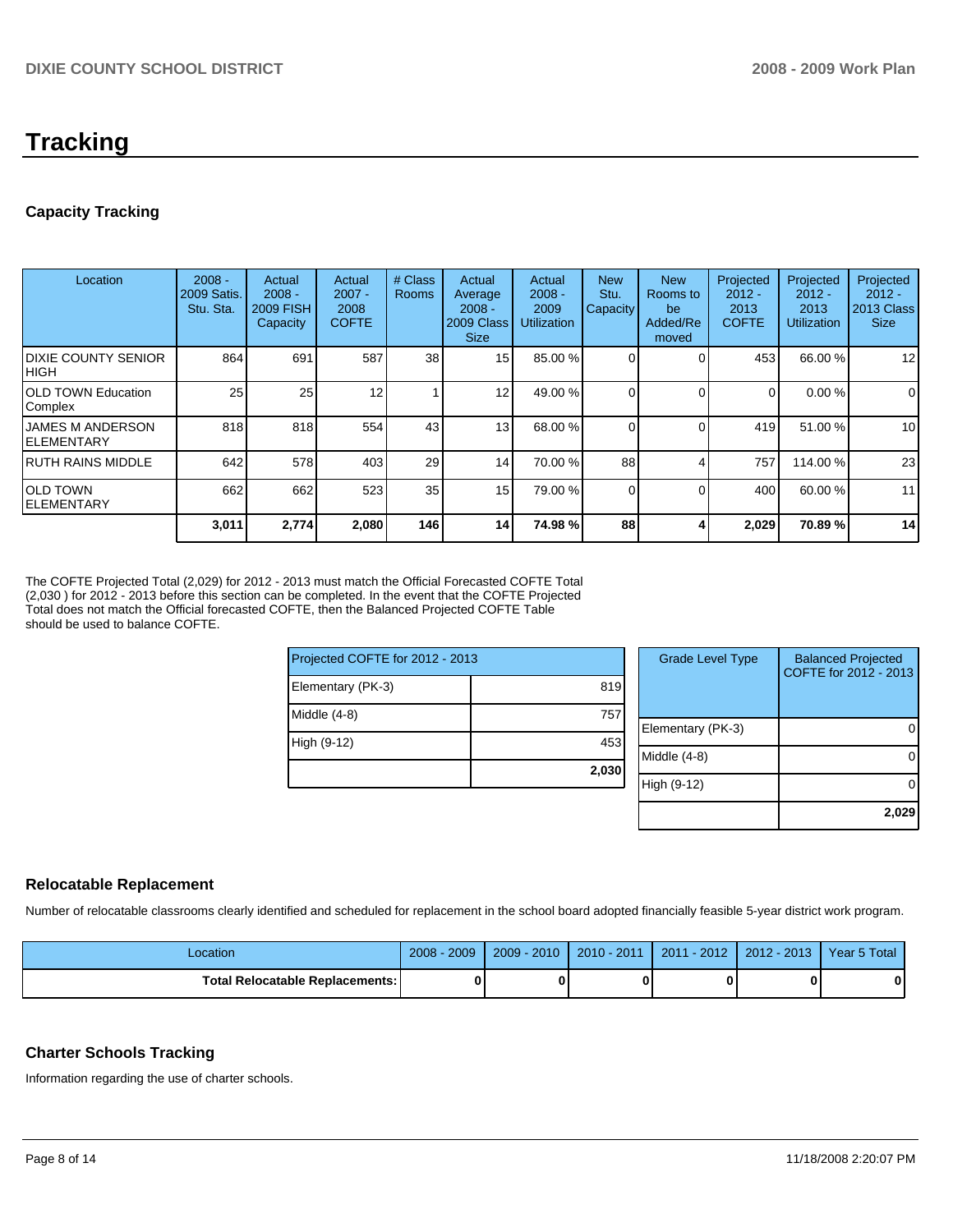Nothing reported for this section.

## **Special Purpose Classrooms Tracking**

The number of classrooms that will be used for certain special purposes in the current year, by facility and type of classroom, that the district will, 1), not use for educational purposes, and 2), the co-teaching classrooms that are not open plan classrooms and will be used for educational purposes.

| School                               | <b>School Type</b> | # of Elementary<br>K-3 Classrooms | # of Middle 4-8<br><b>Classrooms</b> | $#$ of High 9-12<br><b>Classrooms</b> | # of $ESE$<br><b>Classrooms</b> | # of Combo<br><b>Classrooms</b> | <b>Total</b><br><b>Classrooms</b> |
|--------------------------------------|--------------------|-----------------------------------|--------------------------------------|---------------------------------------|---------------------------------|---------------------------------|-----------------------------------|
| <b>Total Educational Classrooms:</b> |                    |                                   |                                      |                                       |                                 |                                 | 01                                |
|                                      |                    |                                   |                                      |                                       |                                 |                                 |                                   |
| School                               | <b>School Type</b> | # of Elementary<br>K-3 Classrooms | # of Middle 4-8<br><b>Classrooms</b> | $#$ of High 9-12<br><b>Classrooms</b> | # of $ESE$<br>Classrooms        | # of Combo<br><b>Classrooms</b> | Total<br><b>Classrooms</b>        |
| <b>Total Co-Teaching Classrooms:</b> |                    |                                   |                                      |                                       |                                 |                                 | 01                                |

## **Infrastructure Tracking**

**Necessary offsite infrastructure requirements resulting from expansions or new schools. This section should include infrastructure information related to capacity project schedules and other project schedules (Section 4).** 

Not Specified

**Proposed location of planned facilities, whether those locations are consistent with the comprehensive plans of all affected local governments, and recommendations for infrastructure and other improvements to land adjacent to existing facilities. Provisions of 1013.33(12), (13) and (14) and 1013.36 must be addressed for new facilities planned within the 1st three years of the plan (Section 5).** 

Not Specified

**Consistent with Comp Plan?** No

## **Net New Classrooms**

The number of classrooms, by grade level and type of construction, that were added during the last fiscal year.

| List the net new classrooms added in the 2007 - 2008 fiscal year.                                                                                       |                                     |                                 |                                |                      | List the net new classrooms to be added in the 2008 - 2009 fiscal<br>year. |                            |                                |                        |
|---------------------------------------------------------------------------------------------------------------------------------------------------------|-------------------------------------|---------------------------------|--------------------------------|----------------------|----------------------------------------------------------------------------|----------------------------|--------------------------------|------------------------|
| "Classrooms" is defined as capacity carrying classrooms that are added to increase<br>capacity to enable the district to meet the Class Size Amendment. |                                     |                                 |                                |                      | Totals for fiscal year 2008 - 2009 should match totals in Section 15A.     |                            |                                |                        |
| Location                                                                                                                                                | $2007 - 2008$ #<br><b>Permanent</b> | 2007 - 2008 #<br><b>Modular</b> | $2007 - 2008$ #<br>Relocatable | 2007 - 2008<br>Total | $2008 - 2009$ #<br>Permanent                                               | $2008 - 2009$ #<br>Modular | $2008 - 2009$ #<br>Relocatable | $2008 - 2009$<br>Total |
| Elementary (PK-3)                                                                                                                                       |                                     |                                 |                                |                      |                                                                            |                            |                                | 0                      |
| Middle (4-8)                                                                                                                                            |                                     |                                 |                                |                      |                                                                            |                            |                                | 0                      |
| High (9-12)                                                                                                                                             |                                     |                                 |                                |                      |                                                                            |                            |                                | $\Omega$               |
|                                                                                                                                                         |                                     |                                 |                                |                      |                                                                            |                            |                                | 0                      |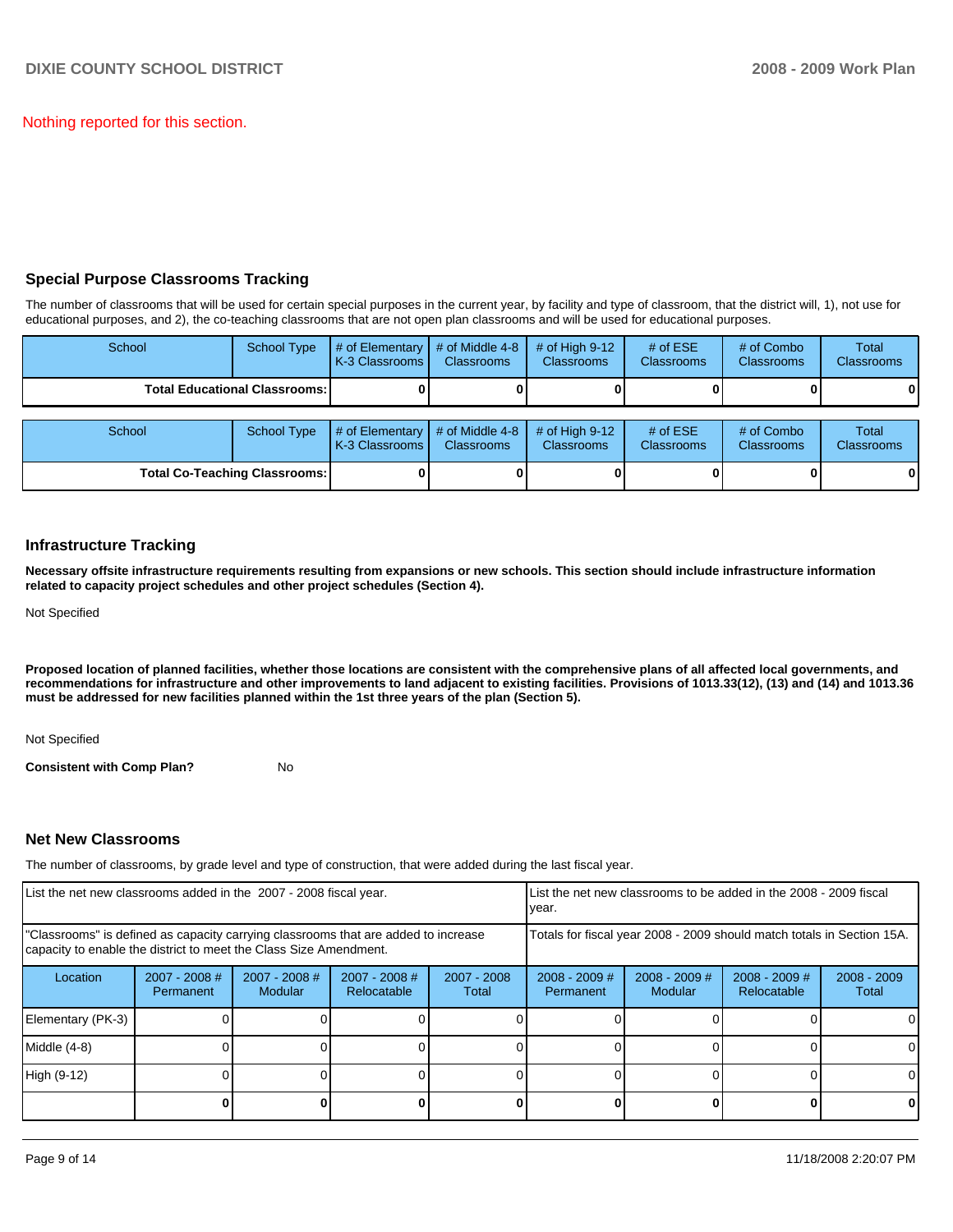## **Relocatable Student Stations**

Number of students that will be educated in relocatable units, by school, in the current year, and the projected number of students for each of the years in the workplan.

| <b>Site</b>                         | $2008 - 2009$ | $2009 - 2010$ | $2010 - 2011$ | $2011 - 2012$ | 2012 - 2013 | 5 Year Average |
|-------------------------------------|---------------|---------------|---------------|---------------|-------------|----------------|
| IDIXIE COUNTY SENIOR HIGH           | 115           | 100           |               |               |             | 43             |
| <b>OLD TOWN Education Complex</b>   |               |               |               |               |             | $\Omega$       |
| <b>IJAMES M ANDERSON ELEMENTARY</b> | 58            | 45            |               |               |             | 21             |
| RUTH RAINS MIDDLE                   |               |               |               |               |             | $\Omega$       |
| IOLD TOWN ELEMENTARY                |               |               |               |               |             | $\Omega$       |

| Totals for DIXIE COUNTY SCHOOL DISTRICT           |                  |       |       |       |       |       |
|---------------------------------------------------|------------------|-------|-------|-------|-------|-------|
| Total students in relocatables by year.           | 173 <sub>l</sub> | 145   |       |       |       | 64    |
| Total number of COFTE students projected by year. | 2,093            | 2,063 | 2,035 | 2,018 | 2,030 | 2,048 |
| Percent in relocatables by year.                  | 8 % l            | 7 % I | $0\%$ | 0%    | $0\%$ | 3%    |

## **Leased Facilities Tracking**

Exising leased facilities and plans for the acquisition of leased facilities, including the number of classrooms and student stations, as reported in the educational plant survey, that are planned in that location at the end of the five year workplan.

| Location                            | # of Leased<br>Classrooms 2008 -<br>2009 | <b>FISH Student</b><br><b>Stations</b> | Owner | # of Leased<br>Classrooms 2012 -<br>2013 | <b>FISH Student</b><br><b>Stations</b> |
|-------------------------------------|------------------------------------------|----------------------------------------|-------|------------------------------------------|----------------------------------------|
| <b>IDIXIE COUNTY SENIOR HIGH</b>    |                                          |                                        |       |                                          |                                        |
| <b>OLD TOWN Education Complex</b>   |                                          |                                        |       |                                          |                                        |
| <b>IJAMES M ANDERSON ELEMENTARY</b> |                                          |                                        |       |                                          |                                        |
| <b>RUTH RAINS MIDDLE</b>            |                                          |                                        |       |                                          |                                        |
| <b>JOLD TOWN ELEMENTARY</b>         |                                          |                                        |       |                                          |                                        |
|                                     |                                          |                                        |       |                                          |                                        |

## **Failed Standard Relocatable Tracking**

Relocatable units currently reported by school, from FISH, and the number of relocatable units identified as 'Failed Standards'.

Nothing reported for this section.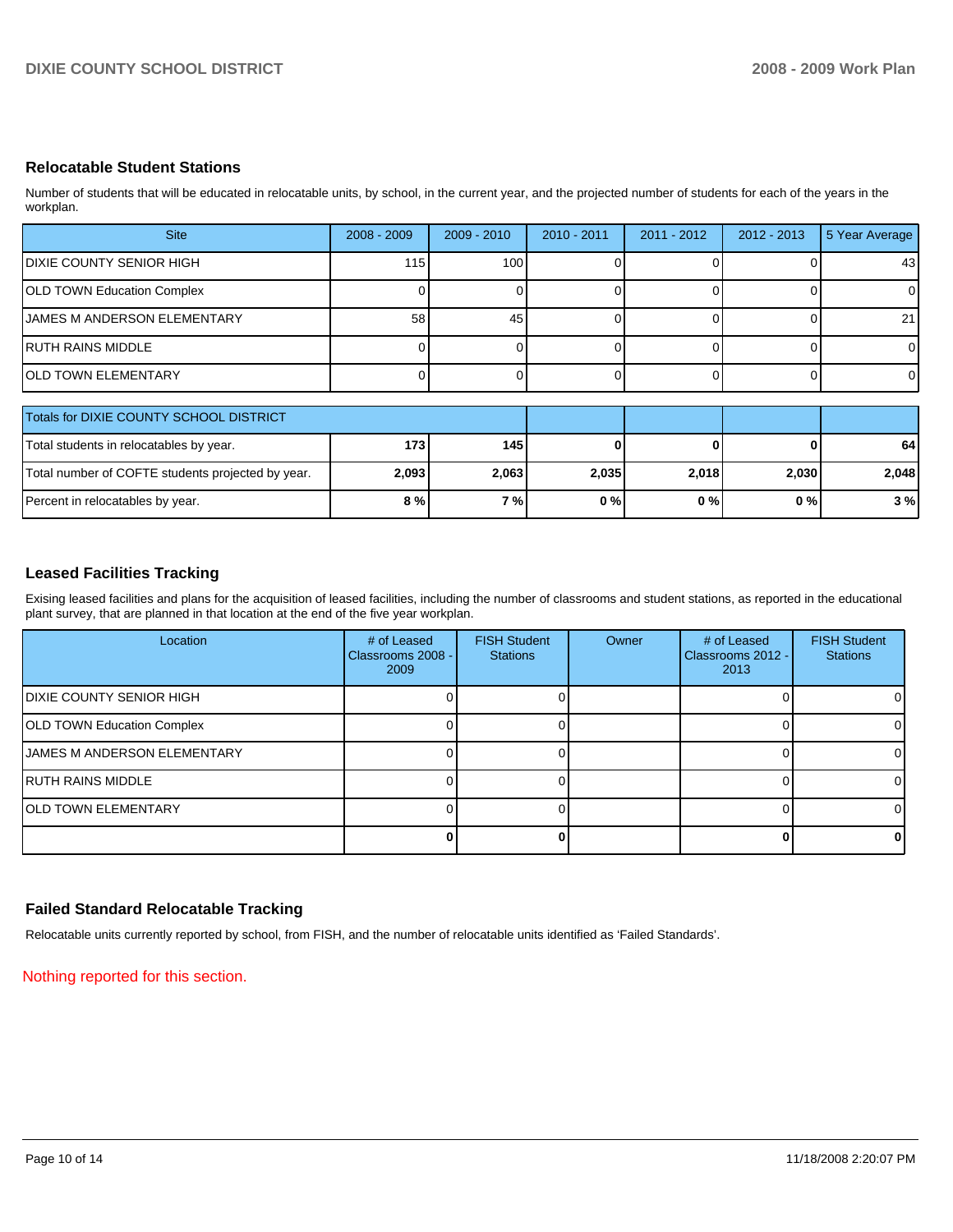## **Planning**

#### **Class Size Reduction Planning**

**Plans approved by the school board that reduce the need for permanent student stations such as acceptable school capacity levels, redistricting, busing, year-round schools, charter schools, magnet schools, public-private partnerships, multitrack scheduling, grade level organization, block scheduling, or other alternatives.** 

We are in declining enrollment. One elementary school could use a 4 pod addition IF we were to get state funding for classrooms. We will use the remaining funds for reroofing at that elementary school if we don't get state funding. We plan on a new high school with Special Facilities to begin within 5 years which is not in plan until after election.

The remaining balances reflect our uncertainty about receiving state funding for a 4-pod, Special Facilities, and reroofing contingencies. Further plans will be developed just after January 2009.

#### **School Closure Planning**

**Plans for the closure of any school, including plans for disposition of the facility or usage of facility space, and anticipated revenues.**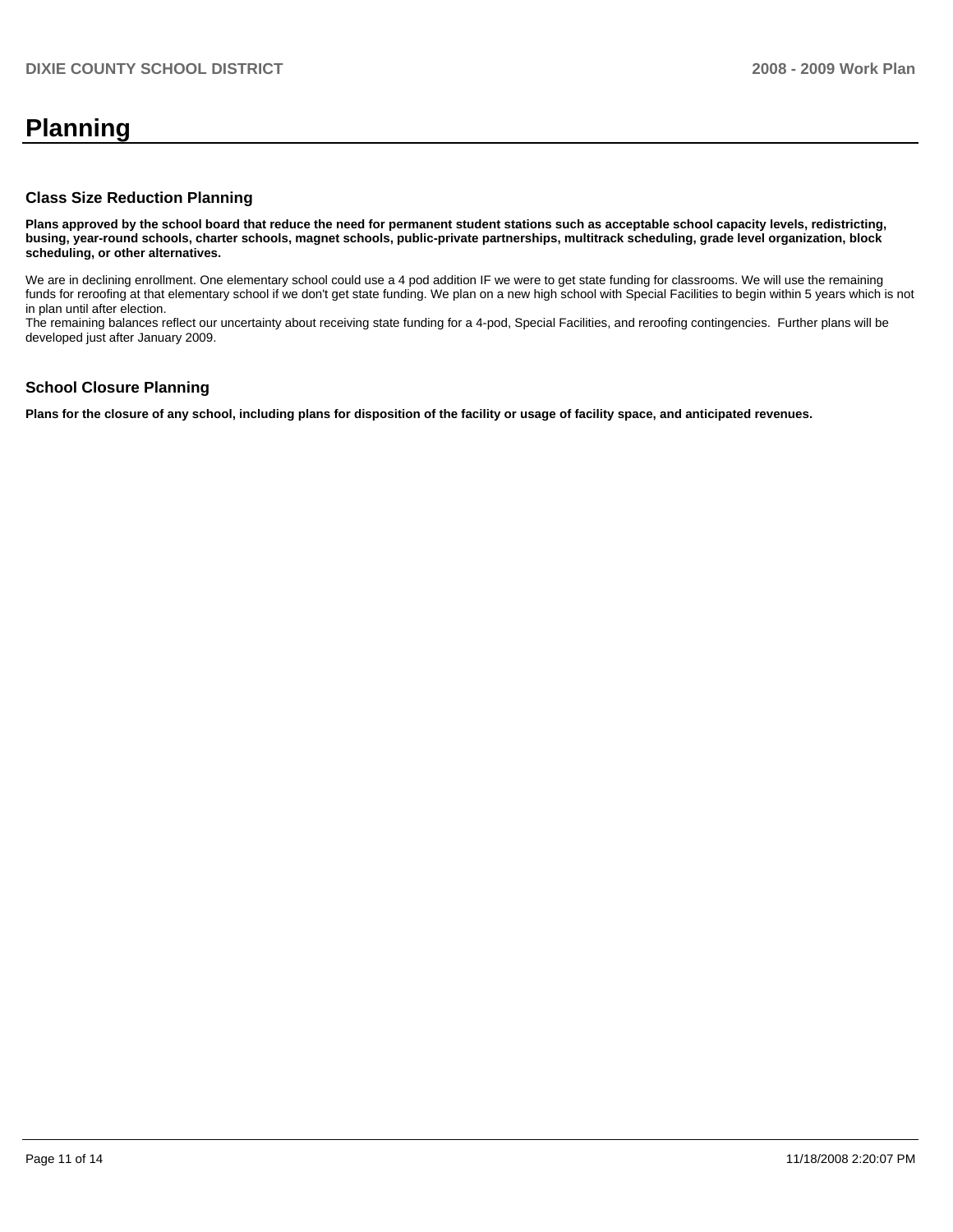## **Long Range Planning**

#### **Ten-Year Maintenance**

District projects and locations regarding the projected need for major renovation, repair, and maintenance projects within the district in years 6-10 beyond the projects plans detailed in the five years covered by the work plan.

Nothing reported for this section.

#### **Ten-Year Capacity**

Schedule of capital outlay projects projected to ensure the availability of satisfactory student stations for the projected student enrollment in K-12 programs for the future 5 years beyond the 5-year district facilities work program.

Nothing reported for this section.

#### **Ten-Year Planned Utilization**

Schedule of planned capital outlay projects identifying the standard grade groupings, capacities, and planned utilization rates of future educational facilities of the district for both permanent and relocatable facilities.

| Grade Level Projections         | <b>FISH</b><br>Student<br><b>Stations</b> | <b>Actual 2007 -</b><br><b>2008 FISH</b><br>Capacity | Actual<br>$2007 -$<br>2008<br><b>COFTE</b> | Actual 2007 - 2008<br><b>Utilization</b> | Actual 2008 - 2009 / 2017 - 2018 new<br>Student Capacity to be added/removed | Projected 2017<br><b>2018 COFTE</b> | Projected 2017 -<br>2018 Utilization |
|---------------------------------|-------------------------------------------|------------------------------------------------------|--------------------------------------------|------------------------------------------|------------------------------------------------------------------------------|-------------------------------------|--------------------------------------|
| Elementary - District<br>Totals | 1,480                                     | 1,480                                                | 61.077.61                                  | 72.84 %                                  |                                                                              | 1,166                               | 78.78%                               |
| Middle - District Totals        | 642                                       | 578                                                  | 402.82                                     | 69.72 %                                  | 88                                                                           | 457                                 | 68.62 %                              |
| High - District Totals          | 864                                       | 691                                                  | 587.13                                     | 84.95 %                                  |                                                                              | 593                                 | 85.82 %                              |
| Other - ESE, etc                | 25                                        | 25                                                   | 12.32                                      | 48.00 %                                  |                                                                              |                                     | 0.00%                                |
|                                 | 3,011                                     | 2,774                                                | 2.079.88                                   | 74.98 %                                  | 88                                                                           | 2,216                               | 77.43 %                              |

#### **Ten-Year Infrastructure Planning**

**Proposed Location of Planned New, Remodeled, or New Additions to Facilities in 06 thru 10 out years (Section 28).** 

Nothing reported for this section.

Plans for closure of any school, including plans for disposition of the facility or usage of facility space, and anticipated revenues in the 06 thru 10 out **years (Section 29).**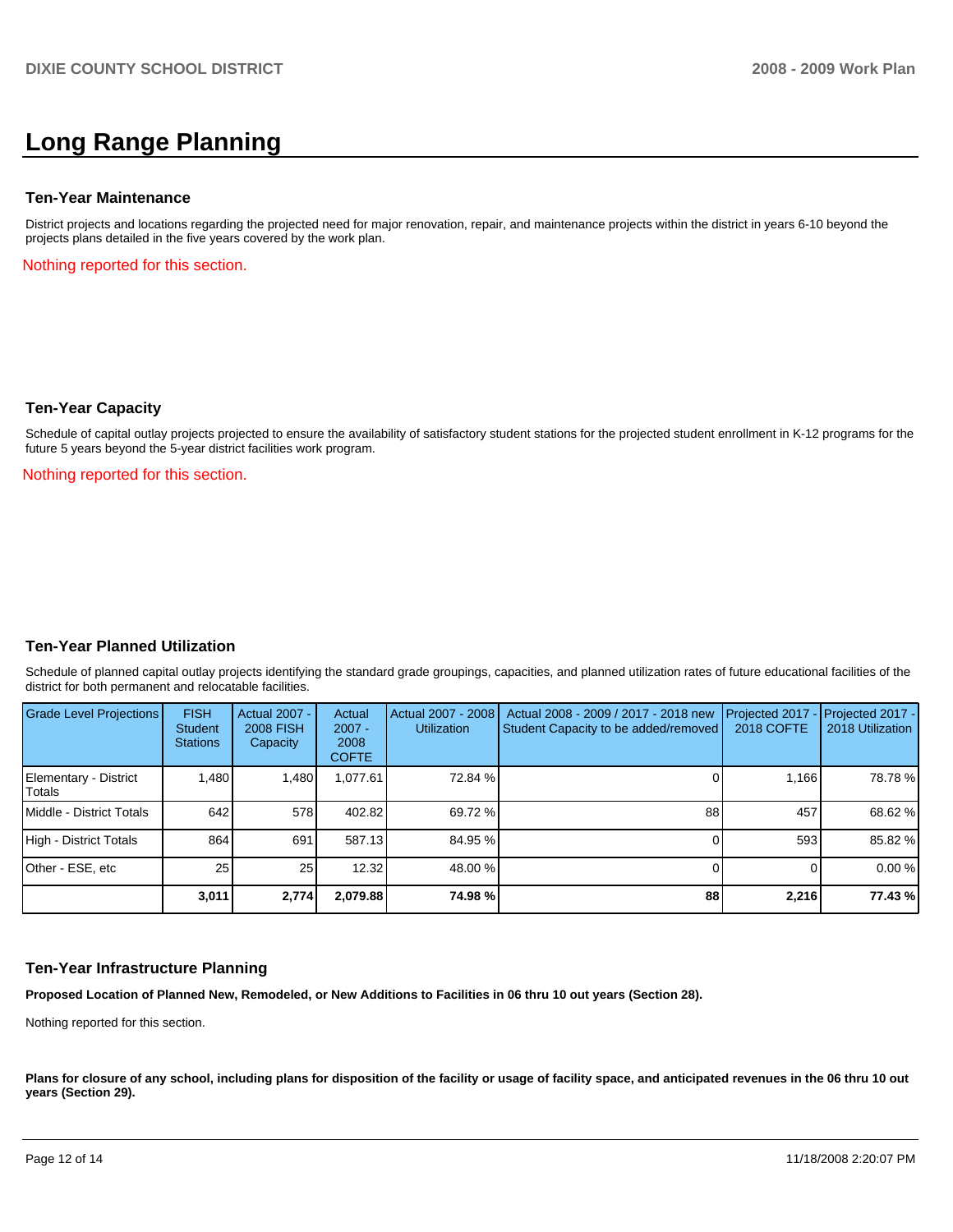Nothing reported for this section.

#### **Twenty-Year Maintenance**

District projects and locations regarding the projected need for major renovation, repair, and maintenance projects within the district in years 11-20 beyond the projects plans detailed in the five years covered by the work plan.

Nothing reported for this section.

#### **Twenty-Year Capacity**

Schedule of capital outlay projects projected to ensure the availability of satisfactory student stations for the projected student enrollment in K-12 programs for the future 11-20 years beyond the 5-year district facilities work program.

Nothing reported for this section.

## **Twenty-Year Planned Utilization**

Schedule of planned capital outlay projects identifying the standard grade groupings, capacities, and planned utilization rates of future educational facilities of the district for both permanent and relocatable facilities.

| <b>Grade Level Projections</b>  | <b>FISH</b><br><b>Student</b><br><b>Stations</b> | Actual 2007 -<br><b>2008 FISH</b><br>Capacity | Actual<br>$2007 -$<br>2008<br><b>COFTE</b> | Actual 2007 - 2008<br><b>Utilization</b> | Actual 2008 - 2009 / 2027 - 2028 new<br>Student Capacity to be added/removed | Projected 2027<br>2028 COFTE | $-$ Projected 2027 -<br>2028 Utilization |
|---------------------------------|--------------------------------------------------|-----------------------------------------------|--------------------------------------------|------------------------------------------|------------------------------------------------------------------------------|------------------------------|------------------------------------------|
| Elementary - District<br>Totals | ,480                                             | 1,480                                         | .077.61                                    | 72.84 %                                  |                                                                              | 1.485                        | 100.34 %                                 |
| Middle - District Totals        | 642                                              | 578                                           | 402.82                                     | 69.72 %                                  | 88                                                                           | 567                          | 85.14 %                                  |
| High - District Totals          | 864                                              | 691                                           | 587.13                                     | 84.95 %                                  |                                                                              | 707                          | 102.32 %                                 |
| Other - ESE, etc                | 25 <sub>1</sub>                                  | 25                                            | 12.32                                      | 48.00 %                                  |                                                                              |                              | 0.00%                                    |
|                                 | 3.011                                            | 2,774                                         | 2,079.88                                   | 74.98%                                   | 88                                                                           | 2,759                        | 96.40 %                                  |

#### **Twenty-Year Infrastructure Planning**

**Proposed Location of Planned New, Remodeled, or New Additions to Facilities in 11 thru 20 out years (Section 28).** 

Dixie County

Plans for closure of any school, including plans for disposition of the facility or usage of facility space, and anticipated revenues in the 11 thru 20 out **years (Section 29).**